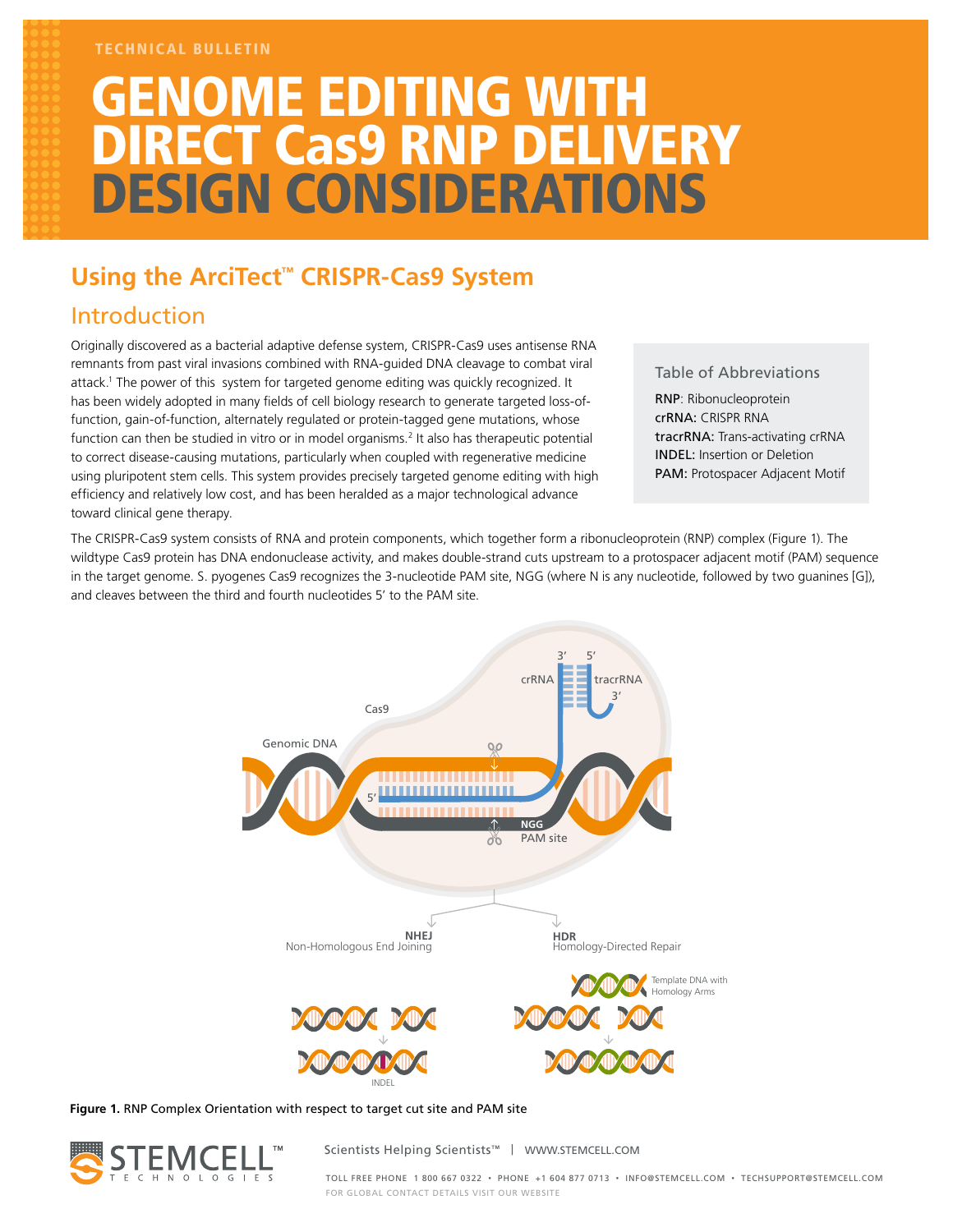The RNA component is required for specific target recognition, binding to an approximately 20 base pair complementary sequence in the genomic DNA. Full guide RNA activity comes from a duplex of two RNA molecules: a CRISPR RNA (crRNA) molecule, which is complementary to the target, and a transactivating CRISPR RNA (tracrRNA) molecule. The crRNA and tracrRNA molecules form a duplex via a short homologous region. Association of the crRNA:trRNA duplex with Cas9 causes a conformational change in the nuclease, allowing it to bind DNA at the nearby PAM site and implement the double-strand cut. Thus both complementarity to the crRNA and an adjacent PAM site are required for targeting Cas9-mediated cleaveage.

CRISPR-Cas9 genome editing has been widely adopted by the research community, and application of the technology has progressed rapidly. Previous CRISPR-Cas9 systems involved transfection or transduction of multiple engineered plasmid or viral vectors encoding the crRNA:tracrRNA and Cas9 components. The vectors often integrated permanently into the genome, whereupon their expression allowed the RNP to assemble inside the cell. These systems were prone to insertional mutagenesis, prolonged CRISPR-Cas9 activity, and off-target mutational events.

Advances in recombinant protein and synthetic RNA production have made it possible to directly utilize the crRNA and tracrRNA molecules and the Cas9 protein. These can be formed into an RNP in vitro and then transfected directly into the cell. This RNP system is faster and easier to use, and results in less off-target events compared to plasmid or viral systems due to the transient nature of the editing molecules.

# Types of Genome Editing

A variety of editing approaches can be employed to achieve different types of mutational outcomes. Loss-of-function or "knockout" mutations require complete destruction of gene function, which can be obtained from a variety of possible insertional or deletional events at the start of the coding sequence. Conversely, corrective point mutations require extremely precise changes. Knock-in mutations, often employed to mark genomic loci and/or track expression patterns, require the addition of exogenous DNA. In this section we summarize the different editing techniques used and how their results vary.

Knockout mutations are typically generated by a process known as non-homologous end joining (NHEJ). In this method, CRISPR-Cas9 is used to create a targeted a double-strand DNA break in the gene of interest. The cell will repair the blunt-end break, using intrinsic DNA repair processes. The repair processes are error-prone, and often lead to the formation of small insertions or deletions (INDELs) that can result in truncated proteins. Alternatively, one might use CRISPR-Cas9 to generate double-strand breaks at two sites within the gene, thereby creating a large deletion spanning the two

targets. Targeting the first or second coding exon will help to ensure complete loss of function.

NHEJ specificity can be increased through the use of Nickase Cas9. In this form of the protein, one active domain has been deactivated (via D10A mutation), resulting in only single-strand endonuclease activity.<sup>3</sup> Nickase Cas9 cuts only the DNA strand that is complementary to the guide RNA. In order to affect a doublestrand cut, a second guide RNA must be designed to target the opposite strand. When two crRNAs in close proximity but targeting opposite strands are used, the result is an overhanging doublestrand cut. Because the probability of off-target sites with homology to both of the two target sequences is vastly reduced, this method produces fewer off-target mutational events. When Nickase is used, the target cut sites should be 50-70 base pairs apart, on opposite strands. The two crRNAs should be oriented so that their respective PAM sites are facing towards the outside of the target region. This will ensure double-strand breakage without RNP interference. While the Nickase method offers advantages, it is limited in the availability of two optimally spaced PAM sites at the target locus.

Homology directed repair (HDR) results in more finely-tuned alterations. HDR employs exogenous DNA as a template to repair the genome after CRISPR-Cas9-induced cleavage. The introduced DNA includes stretches of homologous sequences, called homology arms, flanking an exogenous sequence containing the desired correction or genetic addition proximal to the targeted doublestrand break. The exogenous sequence will be integrated at the cleavage site, as the introduced DNA is used as a template during the repair process.

Donor templates for HDR are selected based on the size of the desired insertion: for large inserts such as fluorescent proteins or selection cassettes, plasmids are typically used; for mutations of less than 50 base pairs, synthetic single-stranded DNA oligonucleotide (ssODN) templates can be utilized. With plasmids providing a large double-stranded DNA donor template, each homology arm should be at least 200 base pairs. Homology arms for short ssODN templates should be no less than 40 base pairs, but ideally in the range of 50 - 80 base pairs. Design the ssODN template with homology arms so it is about 100 - 200 base pairs in length with the Cas9 cut site at the center of the template. $4,5$ 

# crRNA Design

The crRNA is a critical component of CRISPR-Cas9 genome editing and requires careful design considerations as it will determine the precise cut site of the Cas9 endonuclease.

crRNA sequences typically have 20 base pairs of sequence homology with the intended genomic target, located immediately adjacent to a PAM site. Since the frequency of NGG PAM sites is approximately 5.21% in the human genome<sup>6</sup>, most genes will have multiple potential crRNA target sequences. Typically, at least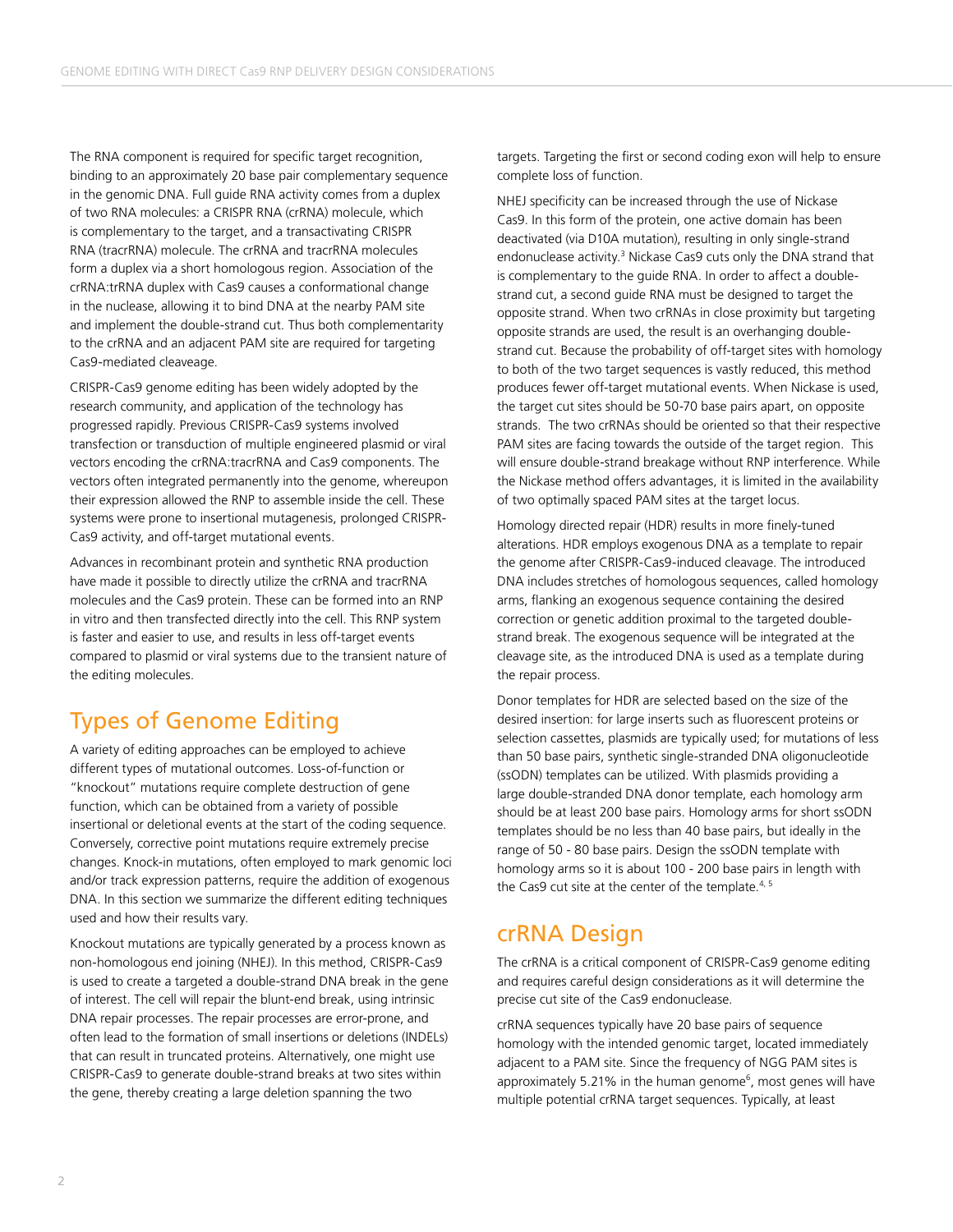three independent crRNAs are tested in parallel to derive distinct edited populations in order to independently verify functional effects of the mutation. This also increases the probability that at least one of the tested crRNAs effectively target Cas9 to the area of interest. Note that the PAM sequence is not included within the crRNA.

As mentioned above, the intergenic location of the target site is an important consideration. If the gene contains multiple splice variants, a constitutive exon should be targeted. If the goal is to generate a loss-of-function mutant, targeting the first coding exon is a common strategy. Alternatively, creating larger deletions (>50 base pairs) by utilizing two crRNAs is an efficient way of disrupting gene function. The later method also allows for easier identification of positive transfectants through PCR genotyping across the deletion. If modulation of gene expression is the goal, target promoter elements within 200 base pairs of the transcription start site.

A number of online design tools perform comprehensive analysis of any target sequence, providing potential crRNA sequences and sites with potential off-target activity (See Table 1). These tools identify PAM sites within the target sequence and compile a list of recommended crRNA sequences that immediately precede the PAM sites. A genetic map of the crRNA's intragenic location is typically included. crRNA sequences are scored and ranked based on the number of, and the degree of homology to, potential off-target sites. Select crRNAs from the output list based on location, homology score, and orientation, based on the guidelines described above.

#### **Table 1:** Online crRNA Design Tools

| <b>NAME</b>                 | <b>WEBSITE LINK</b>                   |
|-----------------------------|---------------------------------------|
| CRISPOR <sup>7</sup>        | crispor.tefor.net                     |
| COSMID <sup>8</sup>         | crispr.bme.gatech.edu                 |
| $E-CRISP9$                  | e-crisp.org/E-CRISP/designcrispr.html |
| CRISPR Design <sup>10</sup> | crispr.mit.edu                        |

CRISPR-Cas9 is versatile and user-friendly compared to previous methods for precise genome editing. The ArciTect™ genome editing system represents a customizable, inexpensive tool for discovery and therapeutic application across all fields of life science research.

## Further Resources

Addgene is a global, nonprofit repository that was created to help scientists share DNA-based research reagents, and offers a variety of educational resources, including protocols, blog posts, and eBooks. The CRISPR 101 blog series were designed to help scientists of all levels learn more about genome engineering: **http://info.addgene.org/crispr-topic-page**

This resource includes specific tips on how to design your crRNA for CRISPR genome editing: **http://blog.addgene.org/how-to-design-your-grna-for-crispr-genome-editing**